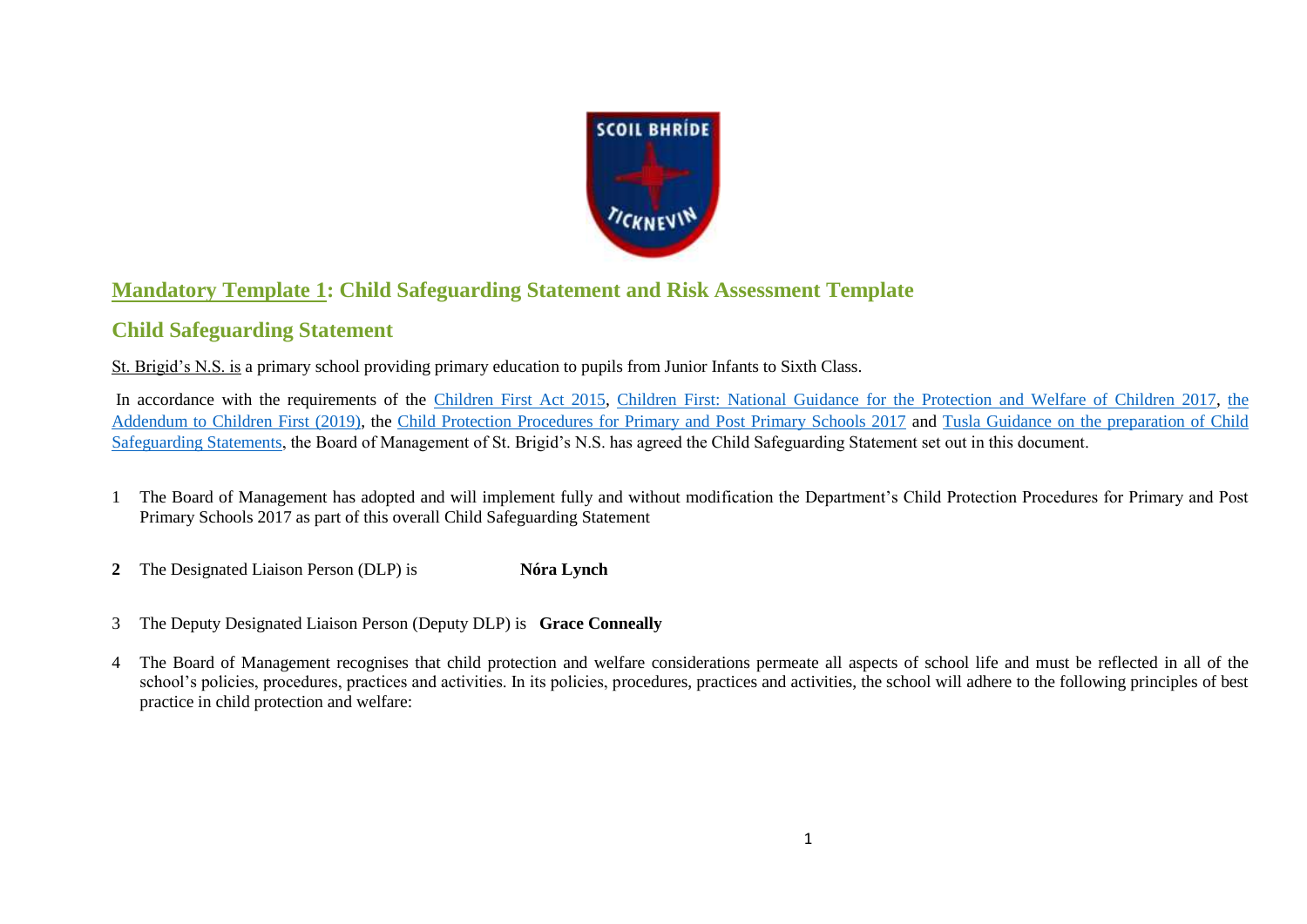The school will:

- recognise that the protection and welfare of children is of paramount importance, regardless of all other considerations;
- fully comply with its statutory obligations under the Children First Act 2015 and other relevant legislation relating to the protection and welfare of children;
- fully co-operate with the relevant statutory authorities in relation to child protection and welfare matters;
- adopt safe practices to minimise the possibility of harm or accidents happening to children and protect workers from the necessity to take unnecessary risks that may leave themselves open to accusations of abuse or neglect;
- develop a practice of openness with parents and encourage parental involvement in the education of their children; and
- fully respect confidentiality requirements in dealing with child protection matters.

The school will also adhere to the above principles in relation to any adult pupil with a special vulnerability.

- 5 The following procedures/measures are in place:
	- In relation to any member of staff who is the subject of any investigation (howsoever described) in respect of any act, omission or circumstance in respect of a child attending the school, the school adheres to the relevant procedures set out in Chapter 7 of the Child Protection Procedures for Primary and Post-Primary Schools 2017 and to the relevant agreed disciplinary procedures for school staff which are published on the DE website.
	- In relation to the selection or recruitment of staff and their suitability to work with children, the school adheres to the statutory vetting requirements of the [National Vetting Bureau \(Children and Vulnerable Persons\) Acts 2012 to 2016](https://revisedacts.lawreform.ie/eli/2012/act/47/revised/en/pdf) and to the wider duty of care guidance set out in relevant Garda vetting and recruitment circulars published by the Department of Education and available on the DE website.
	- In relation to the provision of information and, where necessary, instruction and training, to staff in respect of the identification of the occurrence of harm (as defined in the 2015 Act) the school-
		- Has provided each member of staff with a copy of the school's Child Safeguarding Statement
		- $\triangleright$  Ensures all new staff are provided with a copy of the school's Child Safeguarding Statement
		- $\triangleright$  Encourages staff to avail of relevant training
		- $\triangleright$  Encourages Board of Management members to avail of relevant training
		- $\triangleright$  The Board of Management maintains records of all staff and Board member training
	- In relation to reporting of child protection concerns to Tusla, all school personnel are required to adhere to the procedures set out in the Child Protection Procedures for Primary and Post-Primary Schools 2017, including in the case of registered teachers, those in relation to mandated reporting under the Children First Act 2015.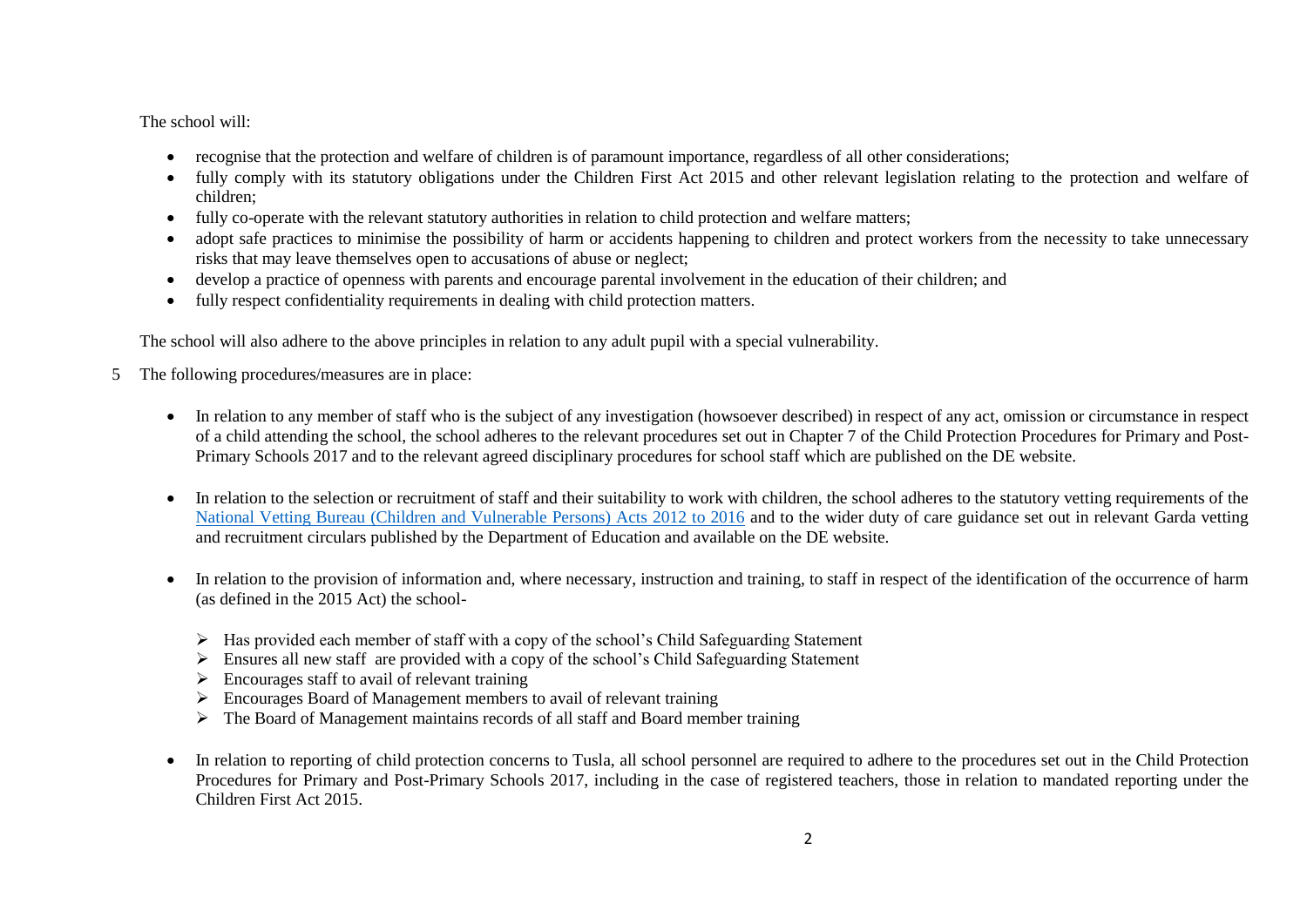- In this school the Board has appointed the abovenamed DLP as the "relevant person" (as defined in the Children First Act 2015) to be the first point of contact in respect of the schools child safeguarding statement.
- All registered teachers employed by the school are mandated persons under the Children First Act 2015.
- In accordance with the Children First Act 2015 and the Addendum to Children First (2019), the Board has carried out an assessment of any potential for harm to a child while attending the school or participating in school activities. A written assessment setting out the areas of risk identified and the school's procedures for managing those risks is included with the Child Safeguarding Statement.
- The various procedures referred to in this Statement can be accessed via the school's website, the DE website or will be made available on request by the school.

**Note:** The above is not intended as an exhaustive list. Individual Boards of Management shall also include in this section such other procedures/measures that are of relevance to the school in question.

- 6 This statement has been published on the school's website and has been provided to all members of school personnel, the Parents' Association (if any) and the patron. It is readily accessible to parents and guardians on request. A copy of this Statement will be made available to Tusla and the Department if requested.
- 7 This Child Safeguarding Statement will be reviewed annually or as soon as practicable after there has been a material change in any matter to which this statement refers.

This Child Safeguarding Statement was adopted by the Board of Management on  $27<sup>th</sup>$  February 2018.

This Child Safeguarding Statement was reviewed by the Board of Management on 1<sup>st</sup> March 2022.

| Signed: Des Hackett                | Signed: Nóra Lynch                             |
|------------------------------------|------------------------------------------------|
| Chairperson of Board of Management | Principal/Secretary to the Board of Management |

Date: 01.03.22 Date: 01.03.22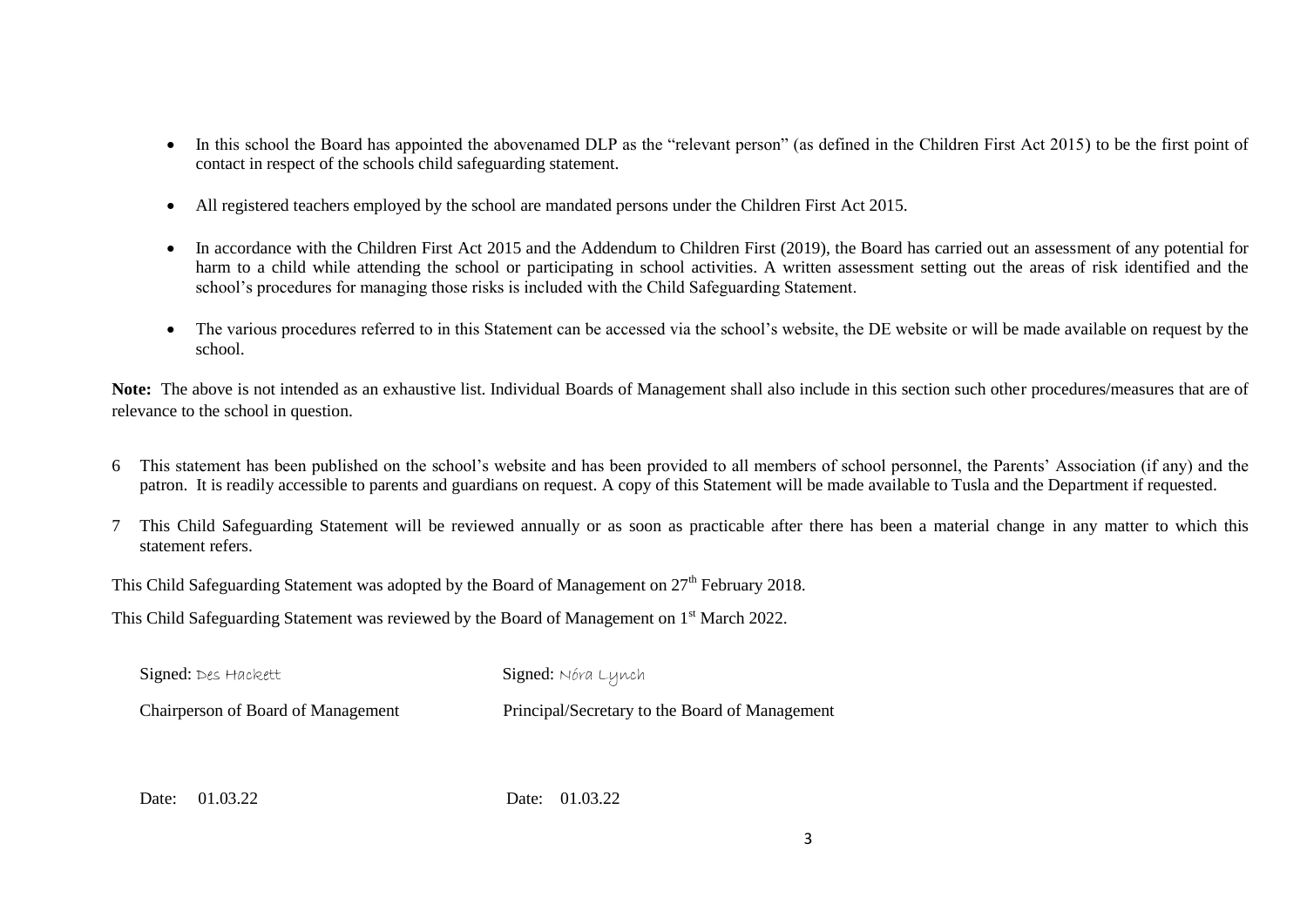### **Child Safeguarding Risk Assessment**

#### **Written Assessment of Risk of St. Brigid's N.S.**

In accordance with section 11 of the Children First Act 2015 and with the requirement of Chapter 8 of the *Child Protection Procedures for Primary and Post-Primary Schools 2017*, the following is the Written Risk Assessment of St. Brigid's N.S.

| List of school activities             | 2. The school has identified the following<br>risk of harm in respect of its activities - | 3. The school has the following<br>procedures in place to address<br>the risks of harm identified in<br>this assessment -                                                                                                                                                    |
|---------------------------------------|-------------------------------------------------------------------------------------------|------------------------------------------------------------------------------------------------------------------------------------------------------------------------------------------------------------------------------------------------------------------------------|
| Daily arrival and dismissal of pupils | Rick of harm from older pupils,<br>$\bullet$<br>unknown adults on the playground.         | Pupil's arrival and dismissal<br>$\bullet$<br>are supervised by Teachers.                                                                                                                                                                                                    |
| Recreation breaks for pupils          | Risk of harm due to inadequate<br>$\bullet$<br>supervision of children in school.         | The school has in place a<br>Supervision Policy to ensure<br>appropriate supervision of<br>children during, dismissal<br>and breaks and in respect of<br>specific areas such as toilets<br>and hallway.                                                                      |
| Classroom teaching                    | Risk of harm not being recognised by<br>$\bullet$<br>school personnel.                    | The school's Child<br>$\bullet$<br>Safeguarding Statement &<br>The Child Protection<br>Procedures for Primary and<br>Post Primary Schools 2017<br>are made available to all<br>staff.<br>All staff completed the Tusla<br>E learning programme $\&$<br>PDST online training. |
| One to one teaching                   | Harm by school personnel<br>$\bullet$                                                     | All classroom doors remain<br>$\bullet$                                                                                                                                                                                                                                      |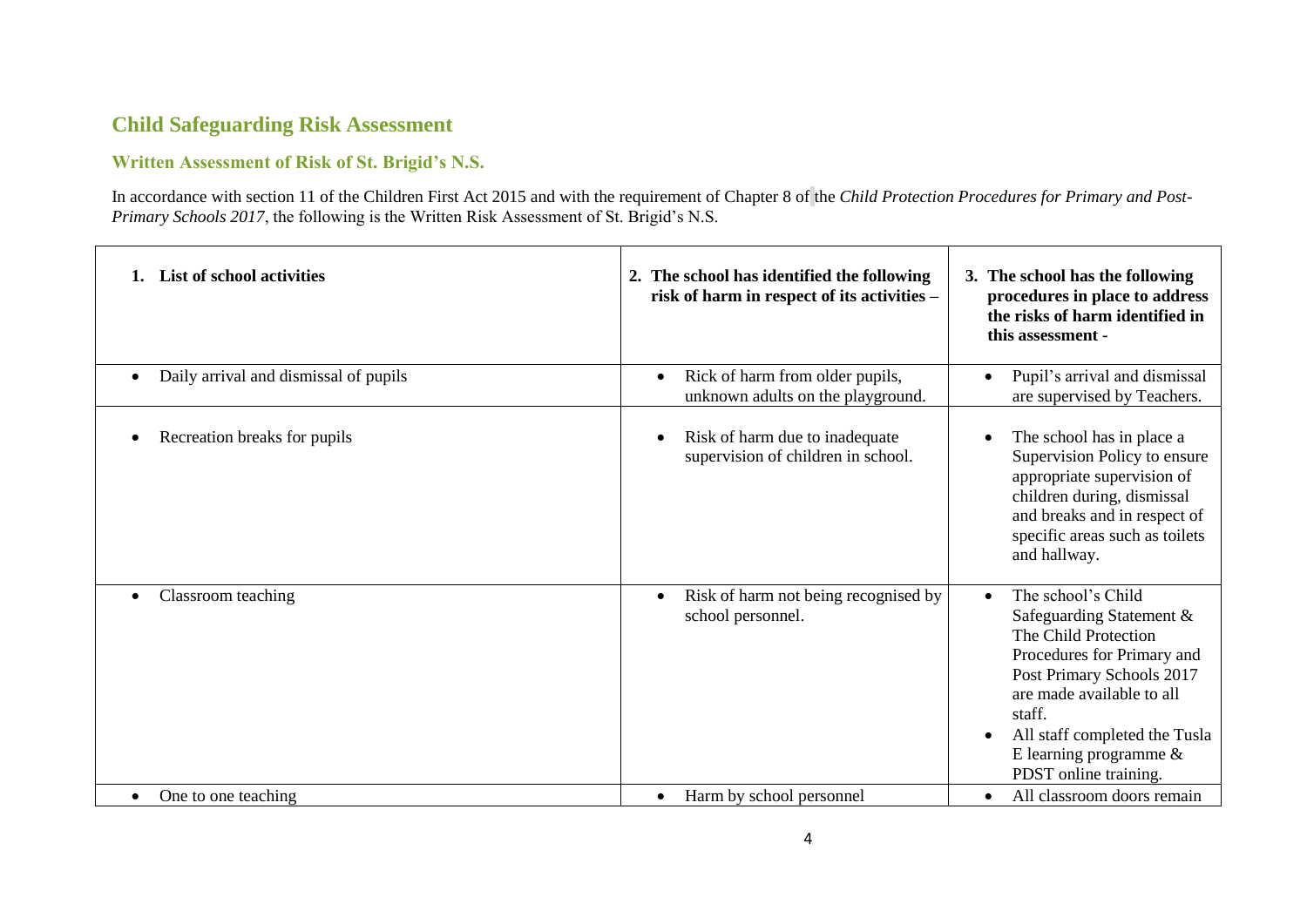|                                                                                             |                                                                                                       | open.                                                                                                                                                                                                                    |
|---------------------------------------------------------------------------------------------|-------------------------------------------------------------------------------------------------------|--------------------------------------------------------------------------------------------------------------------------------------------------------------------------------------------------------------------------|
| Care of children with special needs, including intimate care needs.                         | Risk of harm by school personnel<br>$\bullet$                                                         | All school personnel Garda<br>vetted.<br>SNA maintain a log of all<br>$\bullet$<br>intimate care procedures<br>carried out.                                                                                              |
| Toilet areas<br>$\bullet$                                                                   | Inappropriate behaviour<br>$\bullet$                                                                  | Children will be encouraged<br>$\bullet$<br>to use the toilet before going<br>out to the yard. Visits to the<br>toilet from the yard are<br>strongly discouraged.                                                        |
| Curricular Provision in respect on SPHE, RSE, Stay Safe.<br>$\bullet$                       | Non-teaching of same                                                                                  | School implements SPHE,<br>$\bullet$<br>RSE, Stay Safe in full.                                                                                                                                                          |
| Prevention and dealing with bullying amongst pupils.<br>٠                                   | Risk of harm through bullying                                                                         | <b>Anti-Bullying Policy</b><br>$\bullet$<br>Code of Behaviour<br>$\bullet$                                                                                                                                               |
| Managing of challenging behaviour amongst pupils, including<br>appropriate use of restraint | Injury to pupils and staff                                                                            | Health & Safety Policy<br>$\bullet$<br>Code of Behaviour<br>$\bullet$                                                                                                                                                    |
| Students participating in work experience<br>$\bullet$                                      | Harm by student<br>Confidentially                                                                     | <b>Work Experience Policy</b><br>$\bullet$<br>Child Safeguarding<br>$\bullet$<br><b>Statement</b><br>All work experience students<br>$\bullet$<br>are Garda Vetted.<br>Students are never on their<br>own with children. |
| <b>Sporting Activities</b>                                                                  | Risk of harm by school<br>$\bullet$<br>personnel/volunteers, exposure to<br>unknown adults, bullying. | All coaches are Garda<br>$\bullet$<br>Vetted.<br>Teacher is always present<br>during sports activities.                                                                                                                  |
| <b>School Outings</b>                                                                       | Risk of harm by school<br>personnel/volunteers, exposure to<br>unknown adults, bullying.              | All school personnel and<br>parent volunteers Garda<br>Vetted.<br>Anti-Bullying Policy<br>Code of Behaviour.<br>$\bullet$                                                                                                |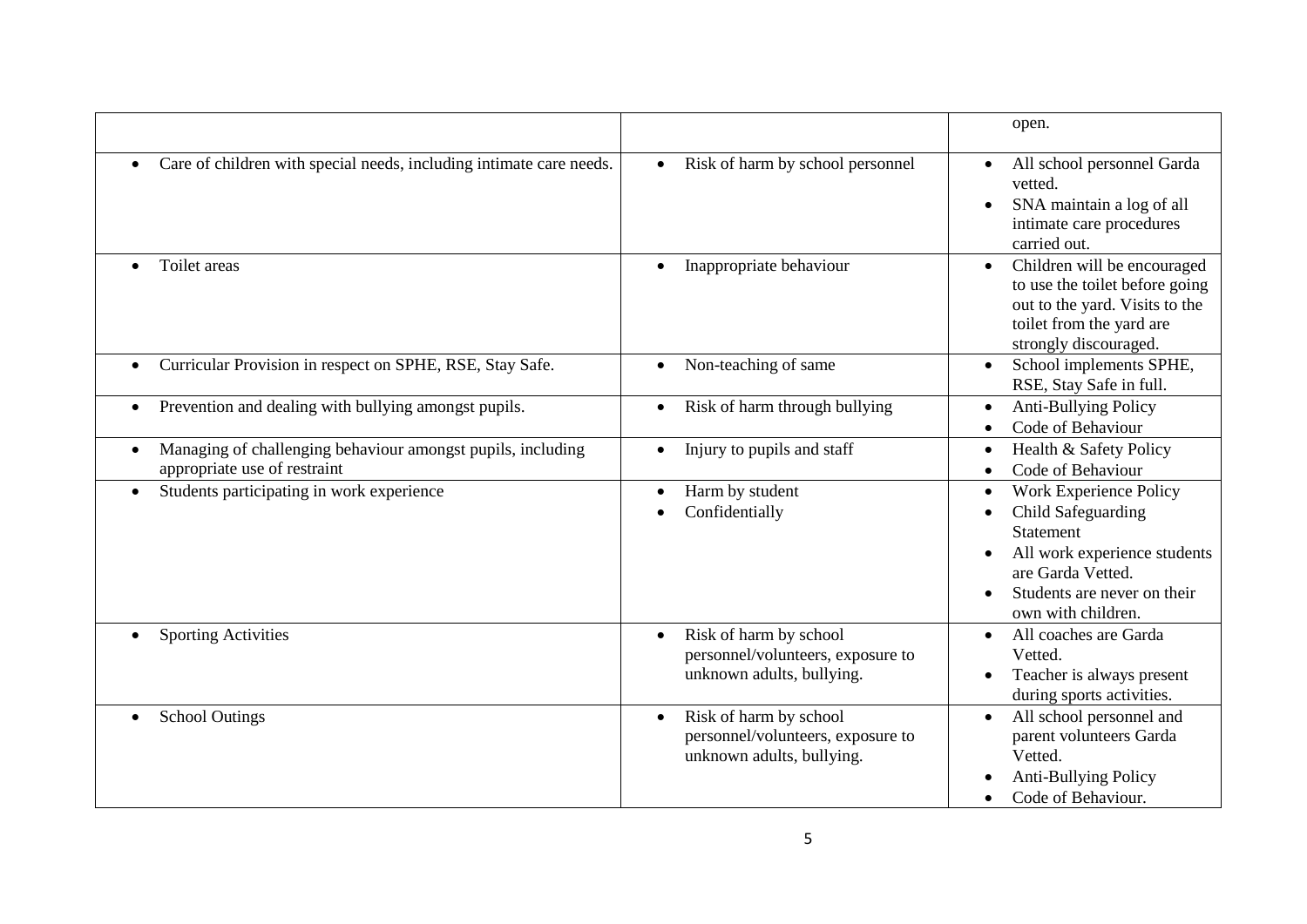| <b>Annual Sports Days</b><br>$\bullet$                                                                                                                                                                                                                                                                                                    | Risk of harm, Bullying<br>$\bullet$                                                                                                                                                                                                                                                                                                                                                                                                                                                | <b>Anti-Bullying Policy</b><br>$\bullet$<br>Code of Behaviour                                                                                                                                                                                                                                                                                                                |
|-------------------------------------------------------------------------------------------------------------------------------------------------------------------------------------------------------------------------------------------------------------------------------------------------------------------------------------------|------------------------------------------------------------------------------------------------------------------------------------------------------------------------------------------------------------------------------------------------------------------------------------------------------------------------------------------------------------------------------------------------------------------------------------------------------------------------------------|------------------------------------------------------------------------------------------------------------------------------------------------------------------------------------------------------------------------------------------------------------------------------------------------------------------------------------------------------------------------------|
| Swimming                                                                                                                                                                                                                                                                                                                                  | Risk of harm by pool<br>$\bullet$<br>employee/unknown adults. Use of<br>video/photography/other media to<br>record children.                                                                                                                                                                                                                                                                                                                                                       | Teachers are present and<br>supervising children at all<br>times.<br>Mobile Phone Policy.<br>$\bullet$                                                                                                                                                                                                                                                                       |
| <b>Administration of Medicine</b><br>Administration of First Aid.                                                                                                                                                                                                                                                                         | Risk of symptoms of illness not being<br>recognised by staff.<br>Risk of injury to pupil.<br>$\bullet$                                                                                                                                                                                                                                                                                                                                                                             | Administration of<br>$\bullet$<br><b>Medication Policy</b><br><b>Supervision Policy</b><br>The school has in a place a<br>policy and procedures for the<br>administration of First Aid.                                                                                                                                                                                      |
| Care of pupils with specific vulnerabilities/needs such as<br>$\bullet$<br>Pupils from ethnic minorities/migrants<br>Members of the Traveller Community<br>Pupils with minority religious faiths.<br>Children in care, Children on CPNS.                                                                                                  | Risk of harm through bullying<br>$\bullet$                                                                                                                                                                                                                                                                                                                                                                                                                                         | Anti-Bullying Policy<br>$\bullet$<br>Code of Behaviour<br>Stay Safe implemented in<br>full.<br>SPHE lessons on bullying at<br>all class levels.                                                                                                                                                                                                                              |
| Recruitment of school personnel including -<br>Teachers<br><b>SNAs</b><br>Caretaker/Secretary/Cleaners<br><b>Sport Coaches</b><br><b>External Tutors/Guest Speakers</b><br>Volunteers/Parents in school activities<br>Visitors/contractors present in school during school hours.<br>Visitors/contractors present after school activities | Risk of child being harmed in the<br>$\bullet$<br>school by volunteer or visitor to the<br>school.<br>Risk of child being harmed by a<br>$\bullet$<br>member of school personnel, a<br>member of staff of another<br>organisation or other person while<br>child participating in out of school<br>activities e.g school trips, swimming<br>lessons.<br>Risk of harm due to inappropriate<br>$\bullet$<br>relationship/communications between<br>child and another child or adult. | The school adheres to the<br>$\bullet$<br>requirements of the Garda<br>Vetting legislation and<br>relevant DES circulars in<br>relation to recruitment and<br>Garda Vetting.<br>The school ensures all new<br>staff are provided with a<br>copy of the school's Child<br>Safeguarding Statement.<br>The school encourages all<br>new staff to avail of relevant<br>training. |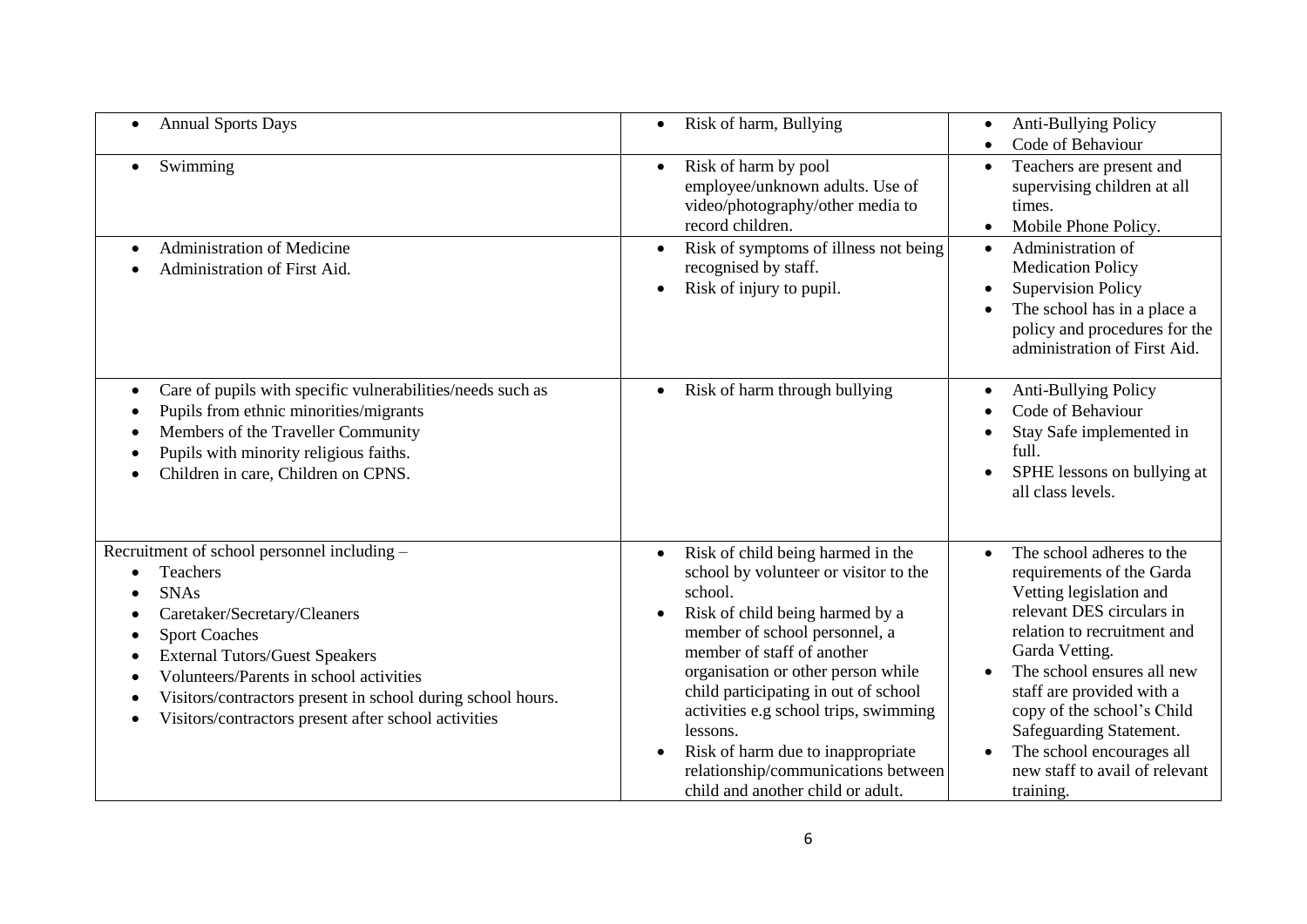| Use of Information and Communication Technology by pupils in           | Risk of harm due to children                                                                                                                                                                                                                                                                                                     | The school encourages BoM<br>members to avail of relevant<br>training.<br>The school maintains records<br>of all staff and board<br>member training. All visitors<br>must sign in and out.<br>The school has in place an                                                                                                                                                                                                       |
|------------------------------------------------------------------------|----------------------------------------------------------------------------------------------------------------------------------------------------------------------------------------------------------------------------------------------------------------------------------------------------------------------------------|--------------------------------------------------------------------------------------------------------------------------------------------------------------------------------------------------------------------------------------------------------------------------------------------------------------------------------------------------------------------------------------------------------------------------------|
| school.                                                                | inappropriately accessing/using<br>computers, social media, phones and<br>other devices outside of school.                                                                                                                                                                                                                       | Anti-Bullying Policy.<br>ICT Acceptable use Policy.<br>Code of Behaviour.<br>Online Learning Policy.                                                                                                                                                                                                                                                                                                                           |
| Use of Information and Communication Technology by staff in<br>school. | Risk of harm caused by member of<br>$\bullet$<br>school personnel communicating with<br>pupils in an inappropriate manner via<br>social media, texting.<br>Risk of harm caused by member of<br>school personnel accessing/circulating<br>inappropriate material via social<br>media, texting, digital device of other<br>manner. | The school has in place a<br>code of conduct for school<br>personnel (teaching and non-<br>teaching staff)<br>The school complies with the<br>agreed disciplinary<br>procedures for teaching staff.<br>The school has in place a<br>mobile phone policy in<br>respect of usage of mobile<br>phones by staff.<br>The school Online Learning<br>Policy outlines the chosen<br>platforms for online<br>communication with pupils. |
| Use of video/photography/other media to record school events.          | Inappropriate use/sharing of images of<br>pupils.                                                                                                                                                                                                                                                                                | Parental consent for<br>photographs and recordings<br>to be used within the school<br>received on enrolment.<br>Data Protection Policy in<br>place.                                                                                                                                                                                                                                                                            |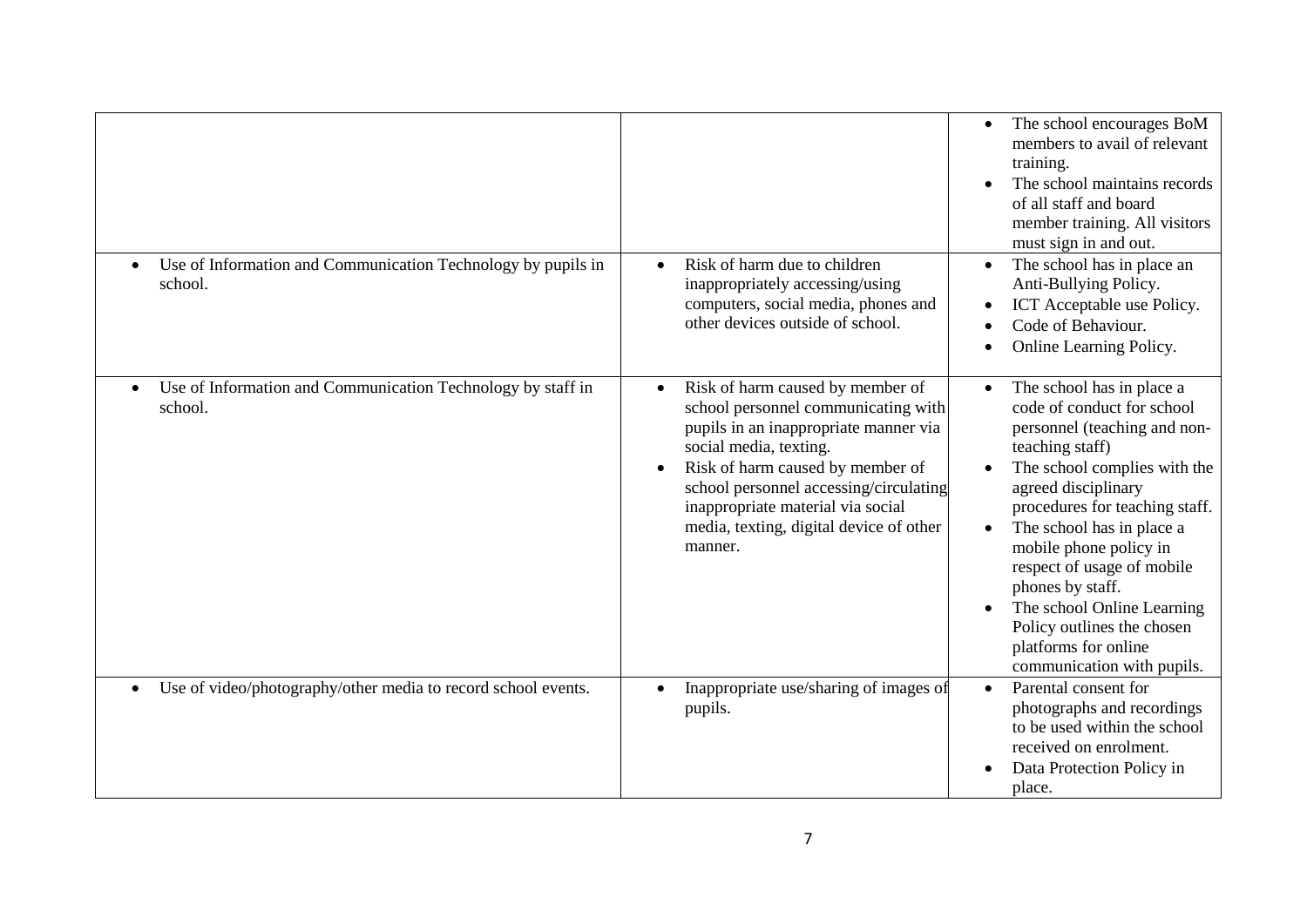| Critical Incident                     | Risk of harm to pupils by traumatic<br>$\bullet$<br>event.                                       | The school has a Critical<br>Incident Policy in place<br>which is reviewed annually.                                                                                           |
|---------------------------------------|--------------------------------------------------------------------------------------------------|--------------------------------------------------------------------------------------------------------------------------------------------------------------------------------|
| Monitoring of attendance              | Risk of harm to pupil by parents<br>$\bullet$<br>through lateness/poor attendance.               | <b>Attendance Policy</b>                                                                                                                                                       |
| One-to-one teaching remotely          | Risk of harm by school personnel<br>$\bullet$                                                    | Parent must be present in the<br>room.<br>Child must be in communal<br>area ie. Kitchen/sitting room.<br>Child must be dressed<br>appropriately.<br><b>Online Learning AUP</b> |
| Teaching a small group/class remotely | Risk of harm through increased<br>$\bullet$<br>barriers to children reporting their<br>concerns. | <b>Online Learning AUP</b><br>Code of Behaviour                                                                                                                                |

Important Note: It should be noted that risk in the context of this risk assessment is the risk of "harm" as defined in the Children First Act 2015 and no general health and safety risk. The definition of harm is set out in Chapter 4 of the *Child Protection Procedures for Primary and Post- Primary Schools 2017*

In undertaking this risk assessment, the board of management has endeavoured to identify as far as possible the risks of harm that are relevant to this school and to ensure that adequate procedures are in place to manage all risks identified. While it is not possible to foresee and remove all risk of harm, the school has in place the procedures listed in this risk assessment to manage and reduce risk to the greatest possible extent.

#### **Examples of activities, risks and procedures**

The examples listed in this document are provided to assist schools in undertaking their risk assessment under the Children First Act, 2015. Schools should note that this list of examples is not intended to be exhaustive. It is the responsibility of each school to ensure, as far as possible, that any other risks and procedures that are relevant to its own particular circumstances are identified and specified in the written risk assessment and that adequate procedures are in place to address all risks identified.